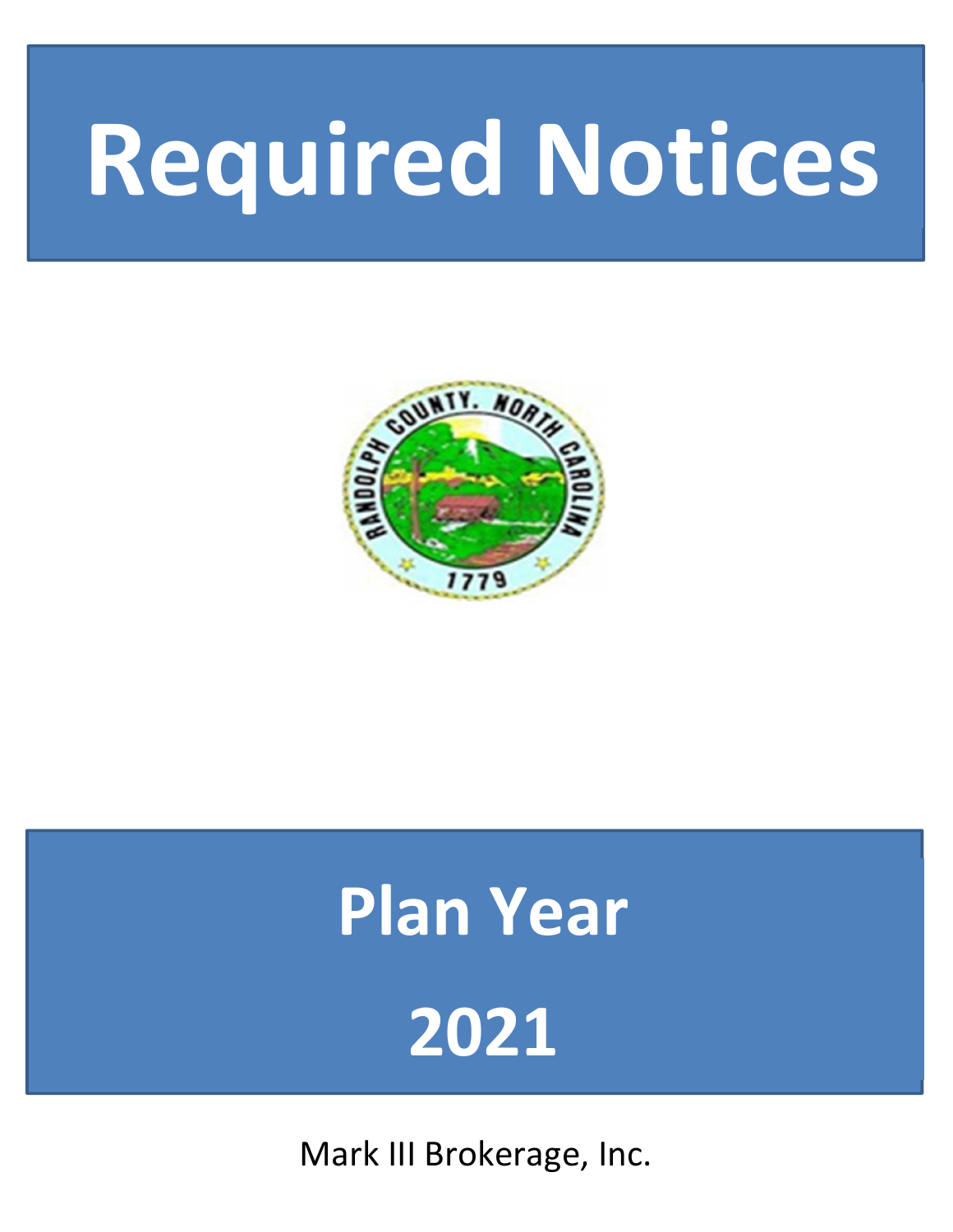*If you (and/or your dependents) have Medicare or will become eligible for Medicare in the next 12 months, a Federal law gives you more choices about your prescription drug coverage. Please see page 3 for more details.* 

### *Table of Contents*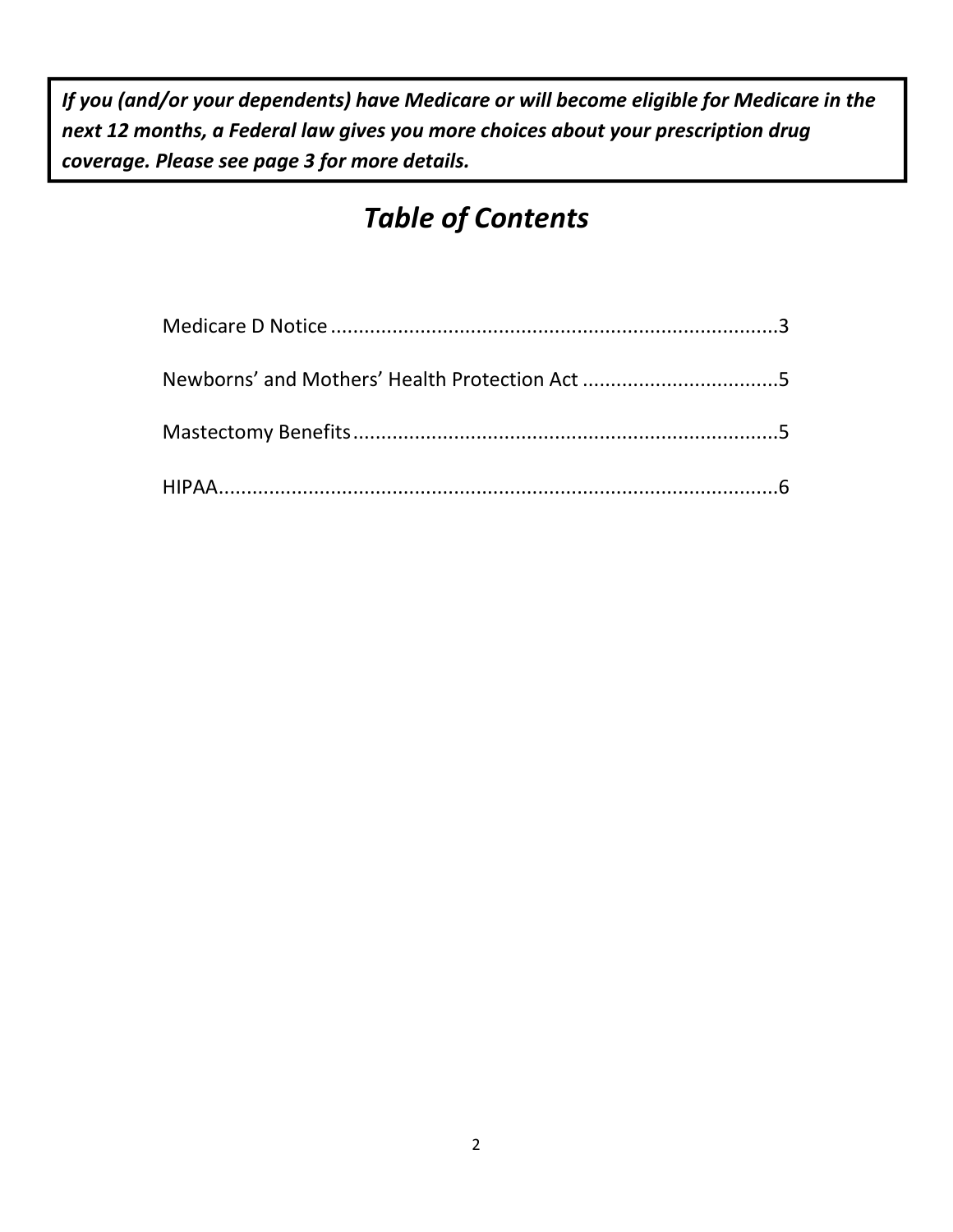#### **Important Notice from Randolph County Government About Your Prescription Drug Coverage and Medicare**

Please read this notice carefully and keep it where you can find it. This notice has information about your current prescription drug coverage with Randolph County Government and about your options under Medicare's prescription drug coverage. This information can help you decide whether you want to join a Medicare drug plan. If you are considering joining, you should compare your current coverage, including which drugs are covered at what cost, with the coverage and costs of the plans offering Medicare prescription drug coverage in your area. Information about where you can get help to make decisions about your prescription drug coverage is at the end of this notice.

#### **There are two important things you need to know about your current coverage and Medicare's prescription drug coverage:**

- 1. Medicare prescription drug coverage became available in 2006 to everyone with Medicare. You can get this coverage if you join a Medicare Prescription Drug Plan or join a Medicare Advantage Plan (like an HMO or PPO) that offers prescription drug coverage. All Medicare drug plans provide at least a standard level of coverage set by Medicare. Some plans may also offer more coverage for a higher monthly premium.
- 2. Randolph County Government has determined that the prescription drug coverage offered by CVS Caremark is, on average for all plan participants, expected to pay out as much as standard Medicare prescription drug coverage pays and is therefore considered Creditable Coverage. Because your existing coverage is Creditable Coverage, you can keep this coverage and not pay a higher premium (a penalty) if you later decide to join a Medicare drug plan.

#### **When Can You Join A Medicare Drug Plan?**

You can join a Medicare drug plan when you first become eligible for Medicare and each year from October 15th to December 7th.

However, if you lose your current creditable prescription drug coverage, through no fault of your own, you will also be eligible for a two (2) month Special Enrollment Period (SEP) to join a Medicare drug plan.

#### **What Happens To Your Current Coverage If You Decide to Join A Medicare Drug Plan?**

If you decide to join a Medicare drug plan, your current Cigna coverage may not be affected. Randolph County Government employees eligible for Medicare Part D can keep prescription drug coverage under CVS Caremark. If you elect Part D, then the health plan will coordinate with Medicare Part D coverage. Once you are age 65 and a retiree, you will not be covered under the Cigna plan.

If you do decide to join a Medicare drug plan and drop your current Cigna coverage, be aware that you and your dependents may not be able to get this coverage back.

#### **When Will You Pay A Higher Premium (Penalty) To Join A Medicare Drug Plan?**

You should also know that if you drop or lose your current coverage with Cigna and don't join a Medicare drug plan within 63 continuous days after your current coverage ends, you may pay a higher premium (a penalty) to join a Medicare drug plan later.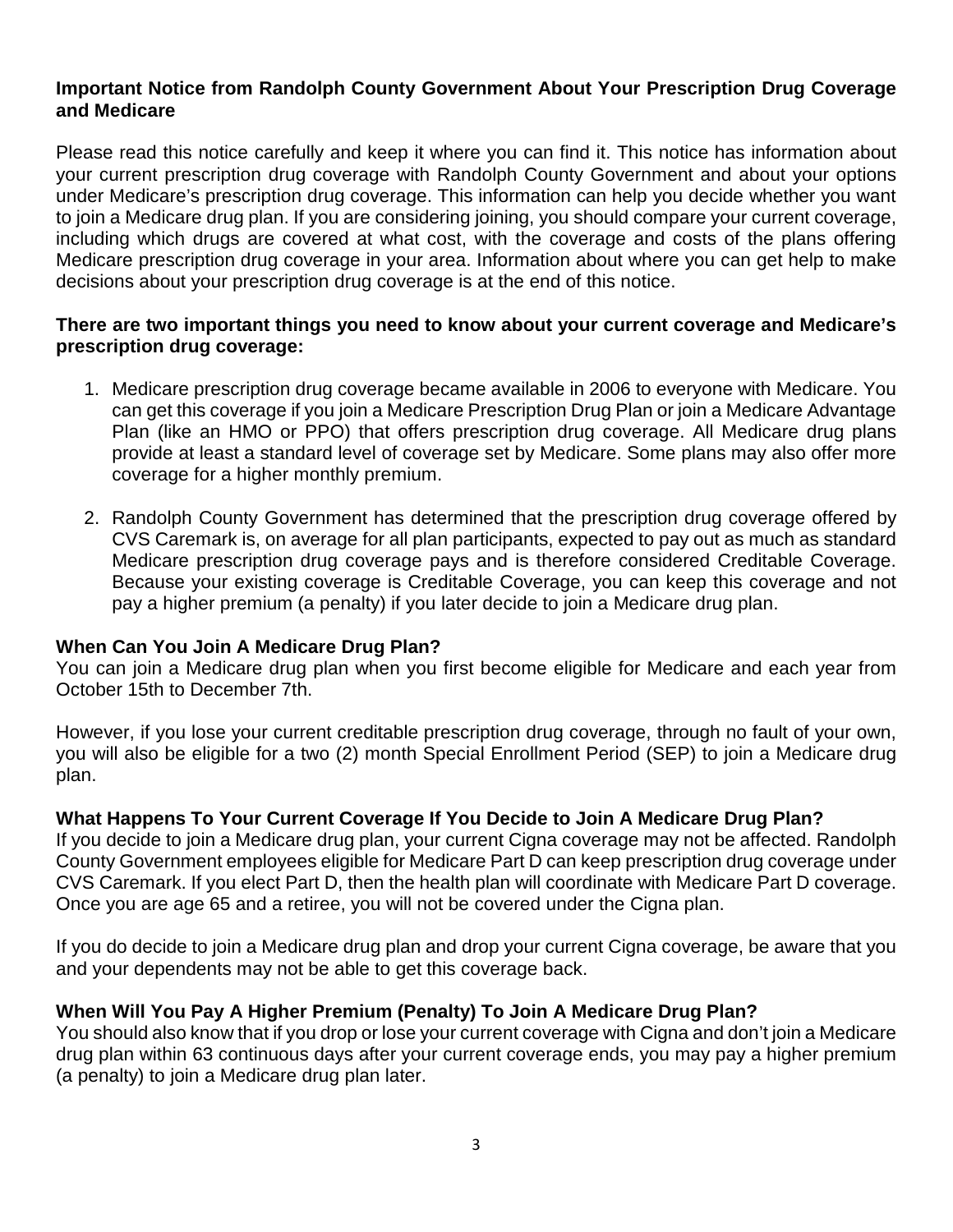If you go 63 continuous days or longer without creditable prescription drug coverage, your monthly premium may go up by at least 1% of the Medicare base beneficiary premium per month for every month that you did not have that coverage. For example, if you go nineteen months without creditable coverage, your premium may consistently be at least 19% higher than the Medicare base beneficiary premium. You may have to pay this higher premium (a penalty) as long as you have Medicare prescription drug coverage. In addition, you may have to wait until the following October to join.

#### **For More Information About This Notice Or Your Current Prescription Drug Coverage…**

Contact the following person:

Susan Wagner Randolph County Government Benefits Coordinator 336-318-6604 susan.wagner@randolphcountync.gov 725 McDowell Road Asheboro, NC 27205

NOTE: You'll get this notice each year. You will also get it before the next period you can join a Medicare drug plan, and if this coverage through CVS Caremark changes. You also may request a copy of this notice at any time.

#### **For More Information About Your Options Under Medicare Prescription Drug Coverage…**

More detailed information about Medicare plans that offer prescription drug coverage is in the "Medicare & You" handbook. You'll get a copy of the handbook in the mail every year from Medicare. You may also be contacted directly by Medicare drug plans.

#### **For more information about Medicare prescription drug coverage:**

- Visit www.medicare.gov
- Call your State Health Insurance Assistance Program (see the inside back cover of your copy of the "Medicare & You" handbook for their telephone number) for personalized help call 1-800- MEDICARE (1-800-633-4227). TTY users should call 1-877-486-2048.

If you have limited income and resources, extra help paying for Medicare prescription drug coverage is available. For information about this extra help, visit Social Security on the web at www.socialsecurity.gov, or call them at 1-800-772-1213 (TTY 1-800-325-0778).

Remember: Keep this Creditable Coverage notice. If you decide to join one of the Medicare drug plans, you may be required to provide a copy of this notice when you join to show whether or not you have maintained creditable coverage and, therefore, whether or not you are required to pay a higher premium (a penalty).

Date: July 1<sup>st</sup>, 2021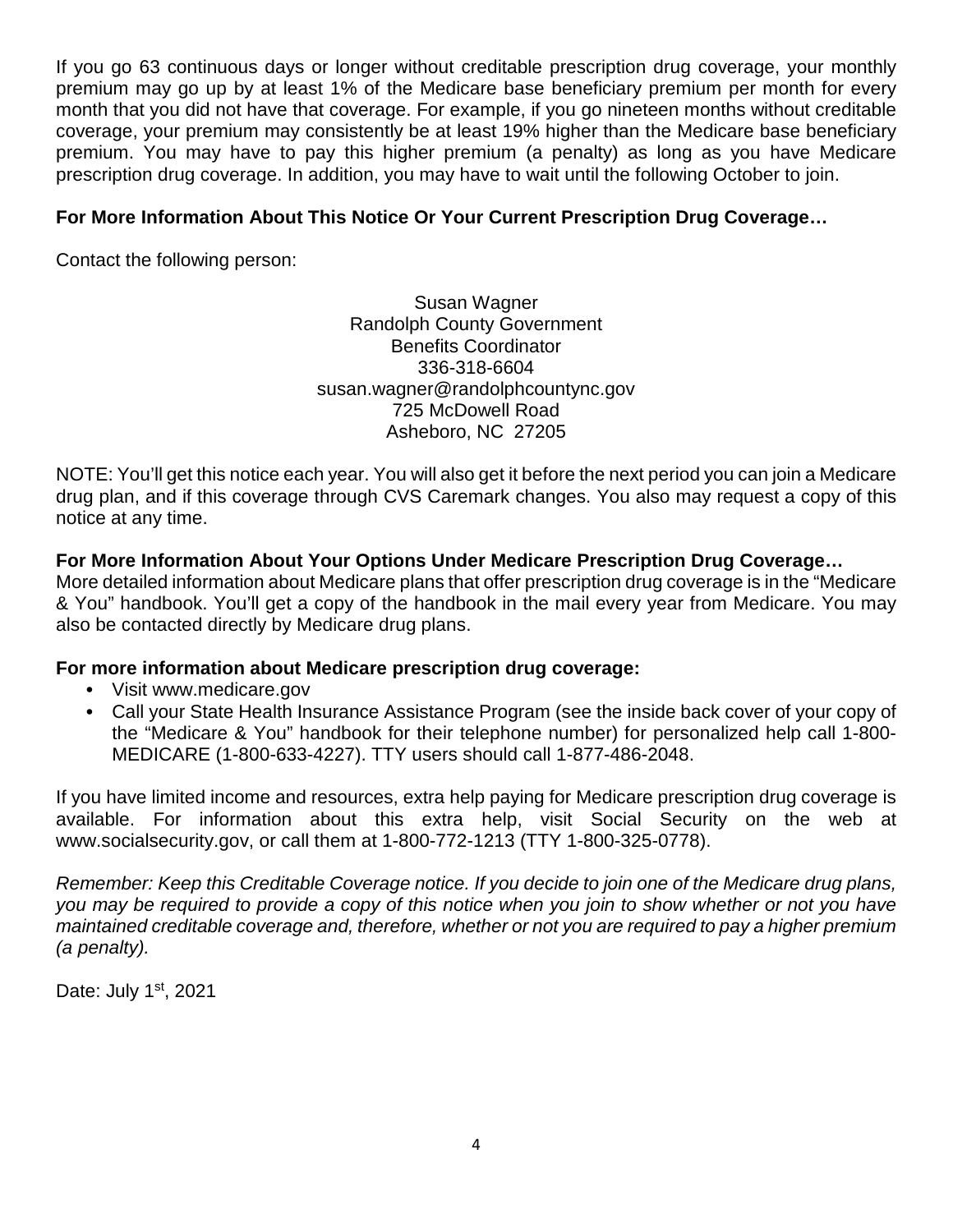#### **Newborns' and Mothers' Health Protection Act**

Under federal law, group health plans and health insurance issuers offering group health insurance coverage generally may not restrict benefits for any hospital length of stay in connection with childbirth for the mother or newborn child to less than 48 hours following a vaginal delivery, or less than 96 hours following a delivery by cesarean section. However, the plan or issuer may pay for a shorter stay if the attending provider (e.g., your doctor, nurse midwife or physician assistant), after consultation with the mother, discharges the mother or newborn earlier.

Also, under federal law, group health plans and health insurance issuers may not set the level of benefits or out-of-pocket costs so that any later portion of the 48 hour (or 96 hour) stay is treated in a manner less favorable to the mother or newborn than any earlier portion of the stay.

In addition, a plan or issuer may not, under federal law, require that a doctor or other health care provider obtain certification for prescribing a length of stay of up to 48 hours (or 96 hours). However, to use certain providers or facilities, or to reduce your out-of-pocket costs, you may be required to obtain certification.

#### **Mastectomy Benefits**

In accordance with the Women's Health and Cancer Rights Act of 1998, our Health Plan provides for the following services related to mastectomy surgery:

- Reconstruction of the breast on which the mastectomy has been performed
- Surgery and reconstruction of the non-diseased breast to produce a symmetrical appearance without regard to the lapse of time between the mastectomy and the reconstructive surgery
- Prostheses and physical complications of all stages of the mastectomy, including lymphedemas.

The benefits described above are subject to the same co-payment or coinsurance and limitations as applied to other medical and surgical benefits provided by our Health Plan.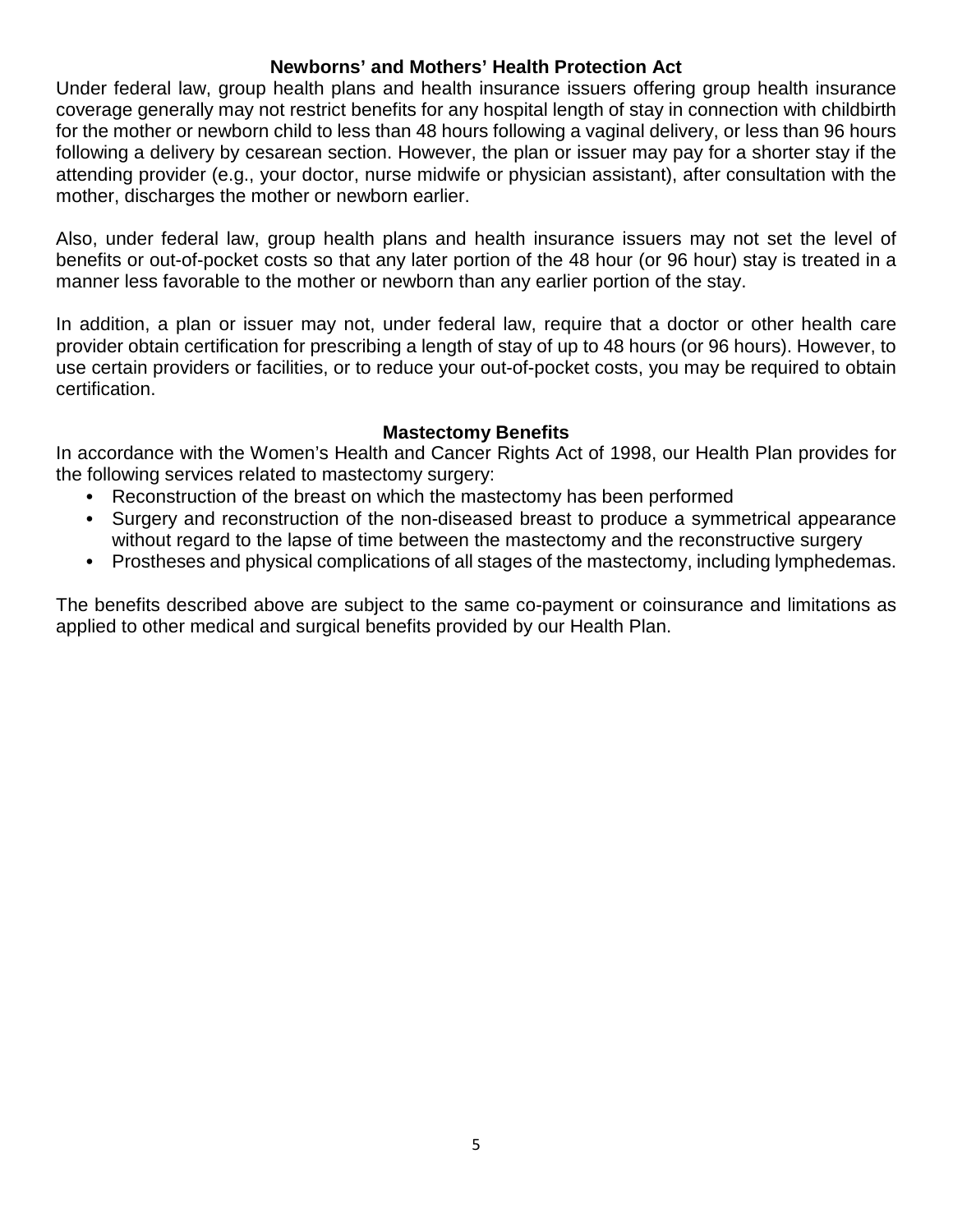#### **Privacy Notice Health Insurance Portability and Accountability Act (HIPAA)**

This notice describes how medical information about you may be used and disclosed and how you can get access to this information. Please review it carefully.

The Health Insurance Portability and Accountability Act of 1996 (HIPAA) imposes numerous requirements on employer health plans concerning the use and disclosure of individual health information. This information, known as protected health information, includes virtually all individually identifiable health information held by a plan – whether received in writing, in an electronic medium, or as an oral communication. This notice describes the privacy practices of the following plans: EAP (Employee Assistance Program), Healthcare FSA (Flexible Spending Account) and the Randolph County Government Health Plan. The plans covered by this notice may share health information with each other to carry out Treatment, Payment, or Health Care Operations. These Plans are collectively referred to as the Plan in this notice, unless specified otherwise.

#### **The Plan's duties with respect to health information about you**

The Plan is required by law to maintain the privacy of your health information and to provide you with this notice of the Plan's legal duties and privacy practices with respect to your health information. If you participate in an insured plan option, you will receive a notice directly from the Insurer. It's important to note that these rules apply to the Plan, not Randolph County Government as an employer.

#### **How the Plan may use or disclose your health information**

The privacy rules generally allow the use and disclosure of your health information without your permission (known as an authorization) for purposes of health care Treatment, Payment activities, and Health Care Operations. Here are some examples of what that might entail:

- Treatment includes providing, coordinating, or managing health care by one (1) or more health care providers or doctors. Treatment can also include coordination or management of care between a provider and a third party, and consultation and referrals between providers. For example, the Plan may share health information about you with physicians who are treating you.
- Payment includes activities by this Plan, other plans, or providers to obtain premiums, make coverage determinations and provide reimbursement for health care. This can include eligibility determinations, reviewing services for medical necessity or appropriateness, utilization management activities, claims management, and billing; as well as "behind the scenes" plan functions such as risk adjustment, collection, or reinsurance. For example, the Plan may share information about your coverage or the expenses you have incurred with another health plan in order to coordinate payment of benefits.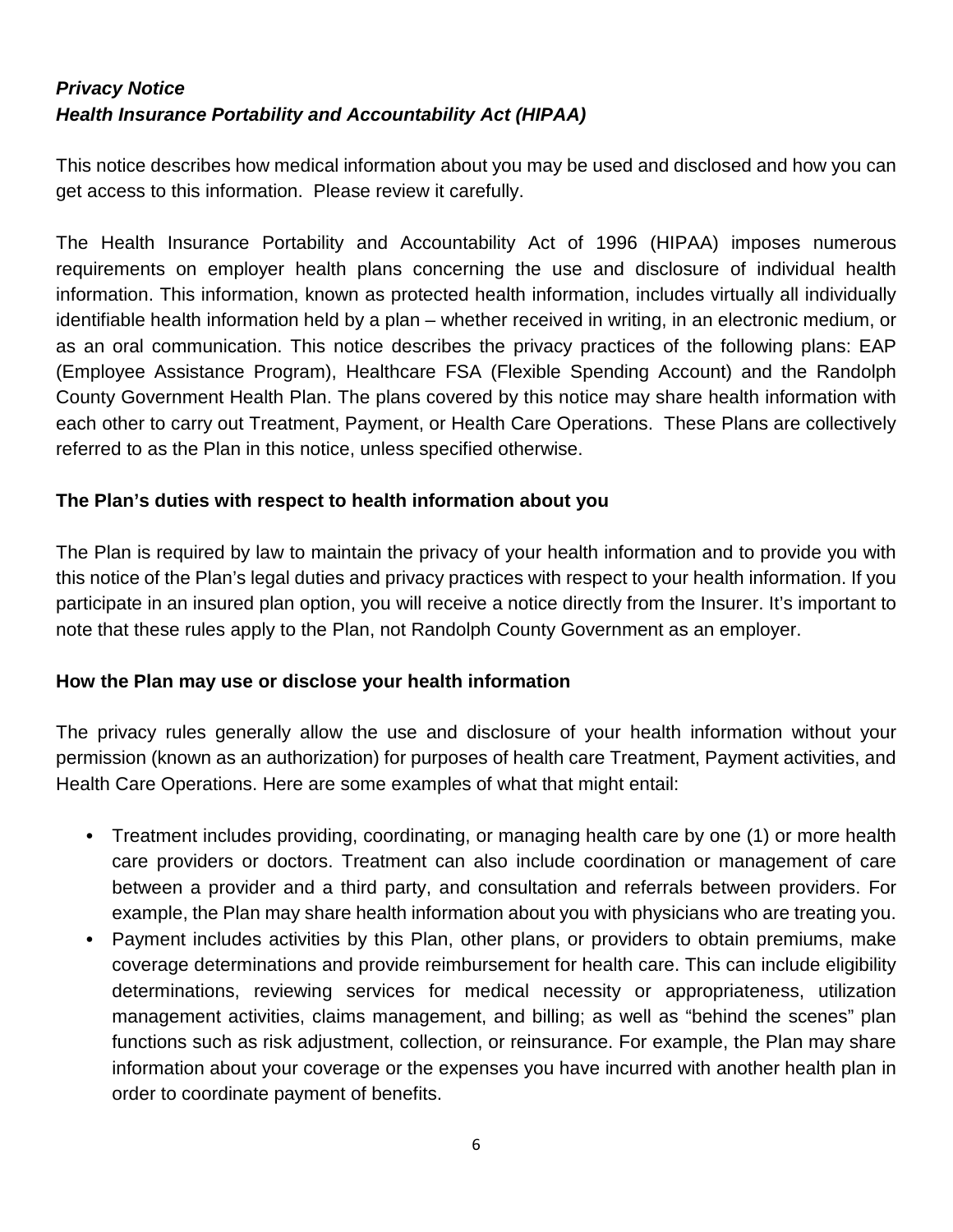• Health care operations include activities by this Plan (and in limited circumstances other plans or providers, such as wellness and risk assessment programs, quality assessment and improvement activities, customer service, and internal grievance resolution). Health care operations also include vendor evaluations, credentialing, training, accreditation activities, underwriting, premium rating, arranging for medical review and audit activities, and business planning and development. For example, the Plan may use information about your claims to review the effectiveness of wellness programs.

The amount of health information used or disclosed will be limited to the "Minimum Necessary" for these purposes, as defined under the HIPAA rules. The Plan may also contact you to provide appointment reminders or information about treatment alternatives or other health-related benefits and services that may be of interest to you.

#### **How the Plan may share your health information with Randolph County Government**

The plan, or its health insurer, may disclose "summary health information" to Randolph County Government if requested, for purposes of obtaining premium bids to provide coverage under the Plan, or for modifying, amending, or terminating the Plan. Summary health information is information that summarizes participants' claims information, but from which names and other identifying information has been removed.

The Plan, or its Insurer, may disclose to Randolph County Government information on whether an individual is participating in the Plan, or has enrolled or de-enrolled in an insurance option offered by the Plan.

In addition, the Plan, or its Insurer, may disclose your health information without your written authorization to Randolph County Government for plan administration purposes, if Randolph County Government adopts Plan amendments describing its administration activities.

Randolph County Government cannot and will not use health information obtained from the Plan for any employment-related actions. However, health information collected by Randolph County Government from other sources, for example under the Family and Medical Leave Act, Americans with Disabilities Act, or workers' compensation is not protected under HIPAA (although this type of information may be protected under other federal or state laws).

#### **Other allowable uses or disclosures of your health information**

In certain cases, your health information can be disclosed without authorization to a family member, close friend, or other person you identify who is involved in your care or payment for your care. Information describing your location, general condition, or death may be provided to a similar person (or to a public or private entity authorized to assist in disaster relief efforts). You'll generally be given the chance to agree or object to these disclosures (although exceptions may be made, for example, if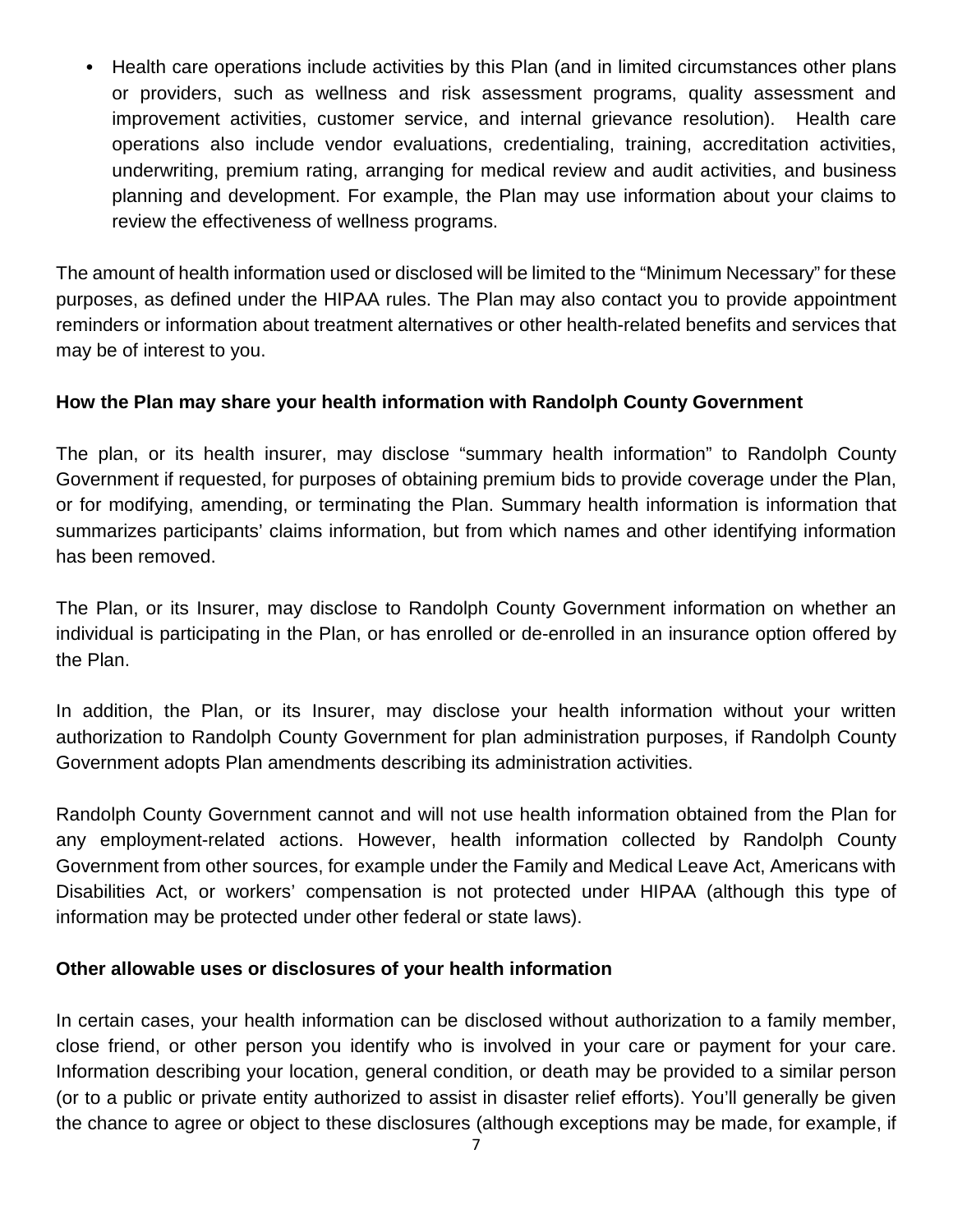you're not present or if you're incapacitated). In addition, your health information may be disclosed without authorization to your legal representative. If you die, the Plan may disclose to a family member, close personal friend or someone else that you have identified who was involved with your care or payment for your care prior to your death, protected health information that is relevant to such person's involvement, unless doing so is inconsistent with your prior expressed preference, which is known to the Plan.

The Plan is also allowed to use or disclose your health information without your written authorization for uses and disclosures required by law, for public health activities, and other specific situations, including:

- Disclosures to Workers' Compensation or similar legal programs, as authorized by and necessary to comply with such laws
- Disclosures related to situations involving threats to personal or public health or safety
- Disclosures related to situations involving judicial proceedings or law enforcement activity
- Disclosures to a coroner or medical examiner to identify the deceased or determine cause of death; and to funeral directors to carry out their duties
- Disclosures related to organ, eye or tissue donation, and transplantation after death
- Disclosures subject to approval by institutional or private privacy review boards and subject to certain assurances by researchers regarding necessity of using your health information and treatment of information during research project, or when the individual identifiers have been removed
- Certain disclosures related to health oversight activities, specialized government or military functions and Health and Human Services investigations

Except as described in this notice, other uses and disclosures will be made only with your written authorization. You may revoke your authorization as allowed under the HIPAA rules. However, you can't revoke your authorization if the Plan has taken action relying on it. In other words, you can't revoke your authorization with respect to disclosures the Plan has already made.

When a state law requires the Plan to impose stricter standards to protect your protected health information, the Plan will follow state law rather than HIPAA. For example, where such laws have been enacted, the Plan will follow more stringent state privacy laws that relate to uses and disclosures of protected health information concerning HIV or AIDS, mental health, substance abuse, chemical dependency, genetic testing or reproductive rights.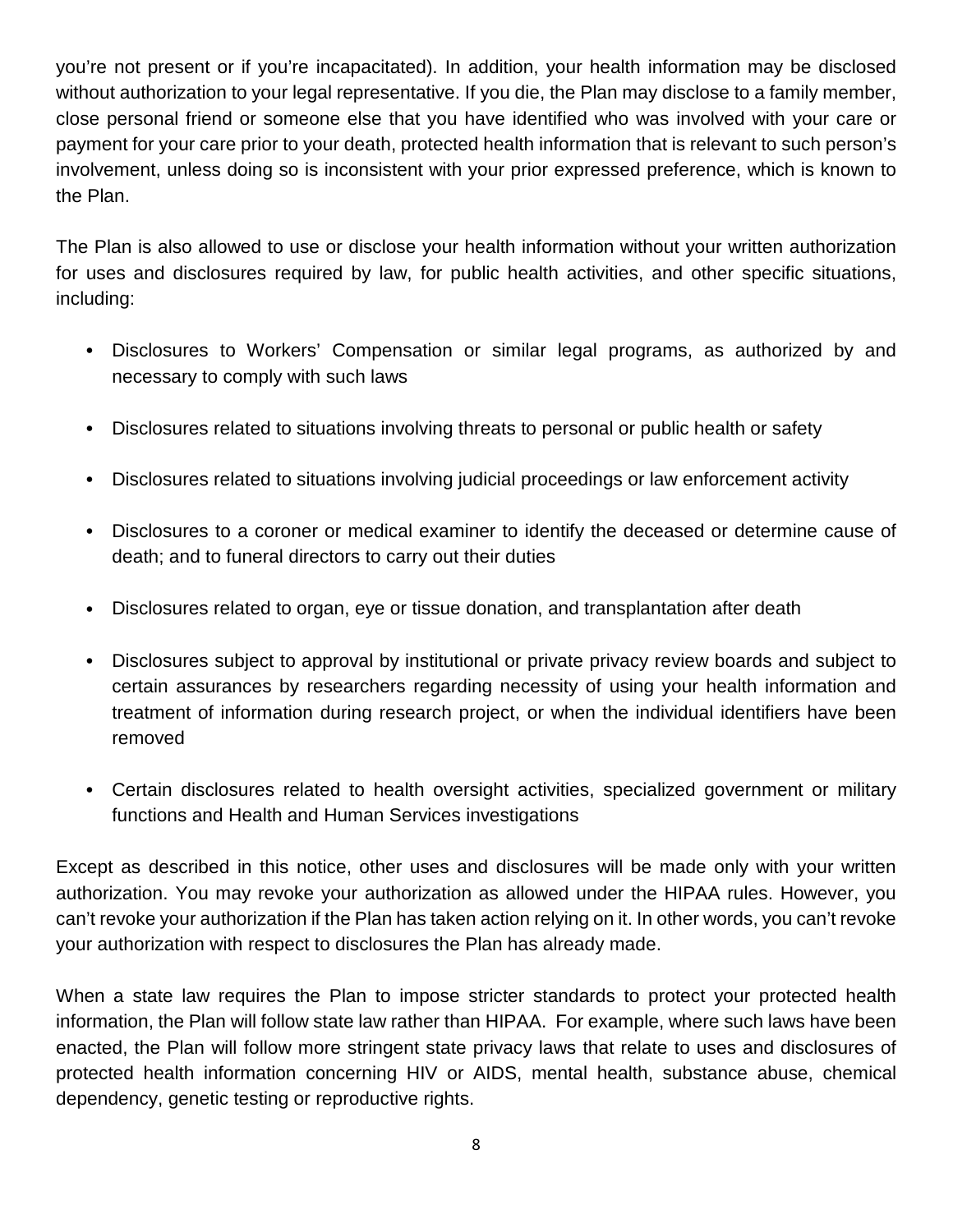The Plan will not use or disclose protected health information that is genetic information for underwriting purposes. Genetic information is generally defined as information about your genetic tests and the genetic tests of your family members, the manifestation of a disease or disorder in your family members or any request for, or receipt of, genetic services, or participation in clinical research which includes genetic services, by you or any of your family members. Underwriting includes the determination of eligibility for, or determination of, benefits under the Plan, the computation of premiums or contribution amounts under the Plan and other activities related to the creation, renewal or replacement of a contract of health insurance or health benefits.

#### **Your individual rights**

You have the following rights with respect to your health information the Plan maintains. These rights are subject to certain limitations, as discussed below. This section of the notice describes how you may exercise each individual right. See the information at the end of this notice for instructions on how to submit requests.

#### **Right to request restrictions on certain uses and disclosures of your health information and the Plan's right to refuse**

You have the right to ask the Plan to restrict the use and disclosure of your health information for Treatment, Payment, or Health Care Operations, except for uses or disclosures required by law. You have the right to ask the Plan to restrict the use and disclosure of your health information to family members, close friends, or other persons you identify as being involved in your care or payment for your care. You also have the right to ask the Plan to restrict use and disclosure of health information to notify those persons of your location, general condition, or death – or to coordinate those efforts with entities assisting in disaster relief efforts. If you want to exercise this right, your request to the Plan must be in writing.

The Plan generally is not required to agree to a requested restriction. However, the Plan must agree to your request to restrict a disclosure of protected health information to a health plan if the disclosure is for the purpose of carrying out payment or health care operations and is not otherwise required by law and the protected health information pertains solely to a health care item or service for which you, or a person other than the health plan on your behalf, has paid the covered entity in full. If the Plan does agree, a restriction may later be terminated by your written request, by agreement between you and the Plan (including an oral agreement), or unilaterally by the Plan for health information created or received after you're notified that the Plan has removed the restrictions. The Plan may also disclose health information about you if you need emergency treatment, even if the Plan has agreed to a restriction.

#### **Right to receive confidential communications of your health information**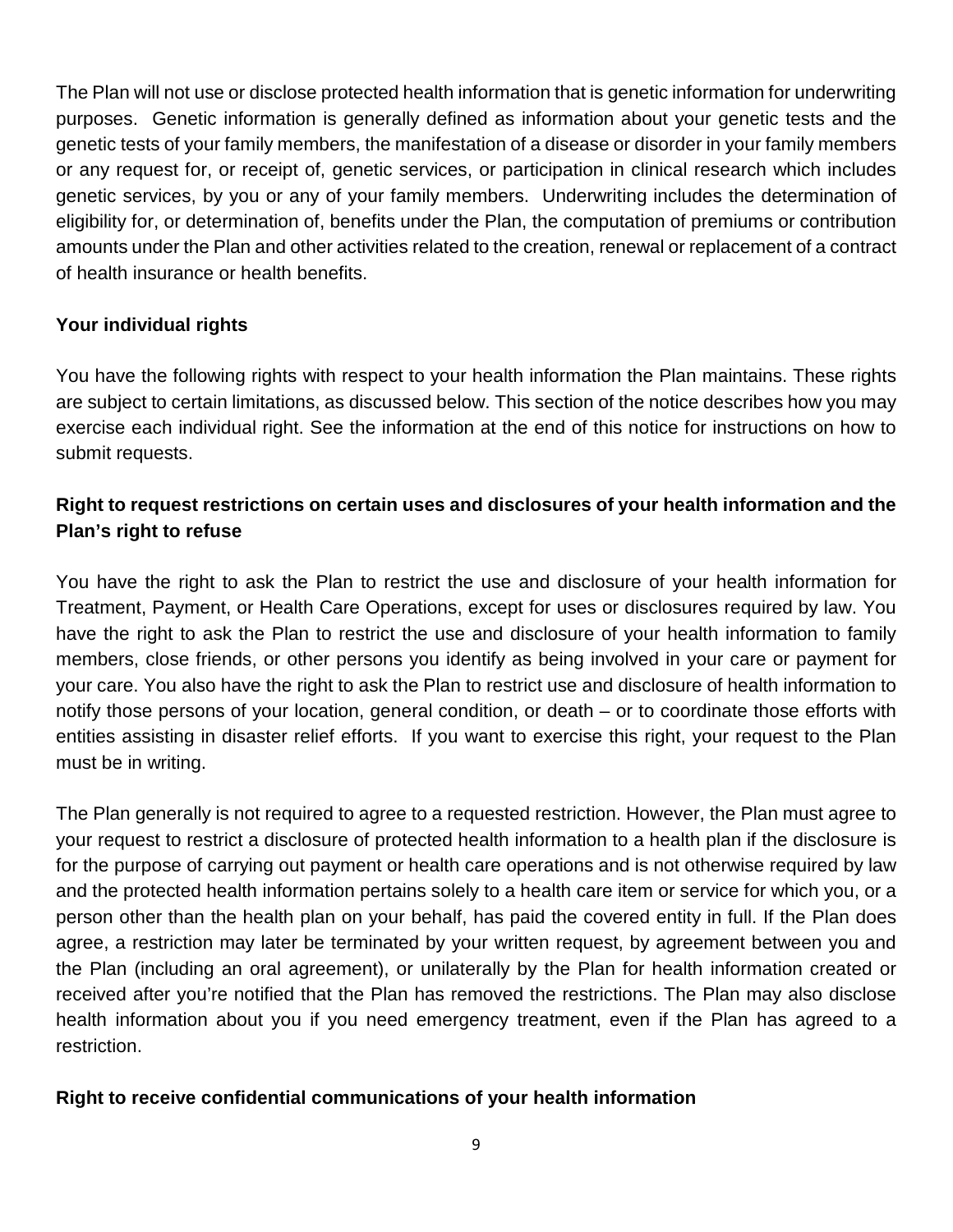If you think that disclosure of your health information by the usual means could endanger you in some way, the Plan will accommodate reasonable requests to receive communications of health information from the Plan by alternative means or at alternative locations.

If you want to exercise this right, your request to the Plan must be in writing and you must include a statement that disclosure of all or part of the information could endanger you. This right may be conditioned on you providing an alternative address or other method of contact and, when appropriate, on you providing information on how payment, if any, will be handled.

#### **Right to inspect and copy your health information**

With certain exceptions, you have the right to inspect or copy your health information in a "Designated Record Set." This may include medical and billing records maintained for a health care provider; enrollment, payment, claims, adjudication, and case or medical management record systems maintained by a plan; or a group of records the Plan uses to make decisions about individuals. However, you do not have a right to inspect or obtain copies of psychotherapy notes or information compiled for civil, criminal, or administrative proceedings. In addition, the Plan may deny your right to access, although in certain circumstances you may request a review of the denial. If you want to exercise this right, your request to the Plan must be in writing.

If the information you request is maintained electronically, and you request an electronic copy, the Plan will provide a copy in the electronic form and format you request, if the information can be readily produced in that form and format. If the information cannot be readily produced in that form and format, the Plan will work with you to come to an agreement on form and format. If agreement cannot be reached on an electronic form and format, the Plan will provide you with a paper copy.

If you request a copy of your protected health information, the Plan may charge a reasonable fee for the costs of copying, mailing or other supplies associated with the request.

If the Plan doesn't maintain the health information but knows where it is maintained, you will be informed of where to direct your request.

#### **Right to amend your health information that is inaccurate or incomplete**

With certain exceptions, you have a right to request that the Plan amend your health information in a Designated Record Set. The Plan may deny your request for a number of reasons. For example, your request may be denied if the health information is accurate and complete, was not created by the Plan (unless the person or entity that created the information is no longer available), is not part of the Designated Record Set, or is not available for inspections (e.g., psychotherapy notes or information compiled for civil, criminal, or administrative proceedings). If your request is denied, you have the right to file a statement of disagreement with the Plan and any future disclosures of the disputed information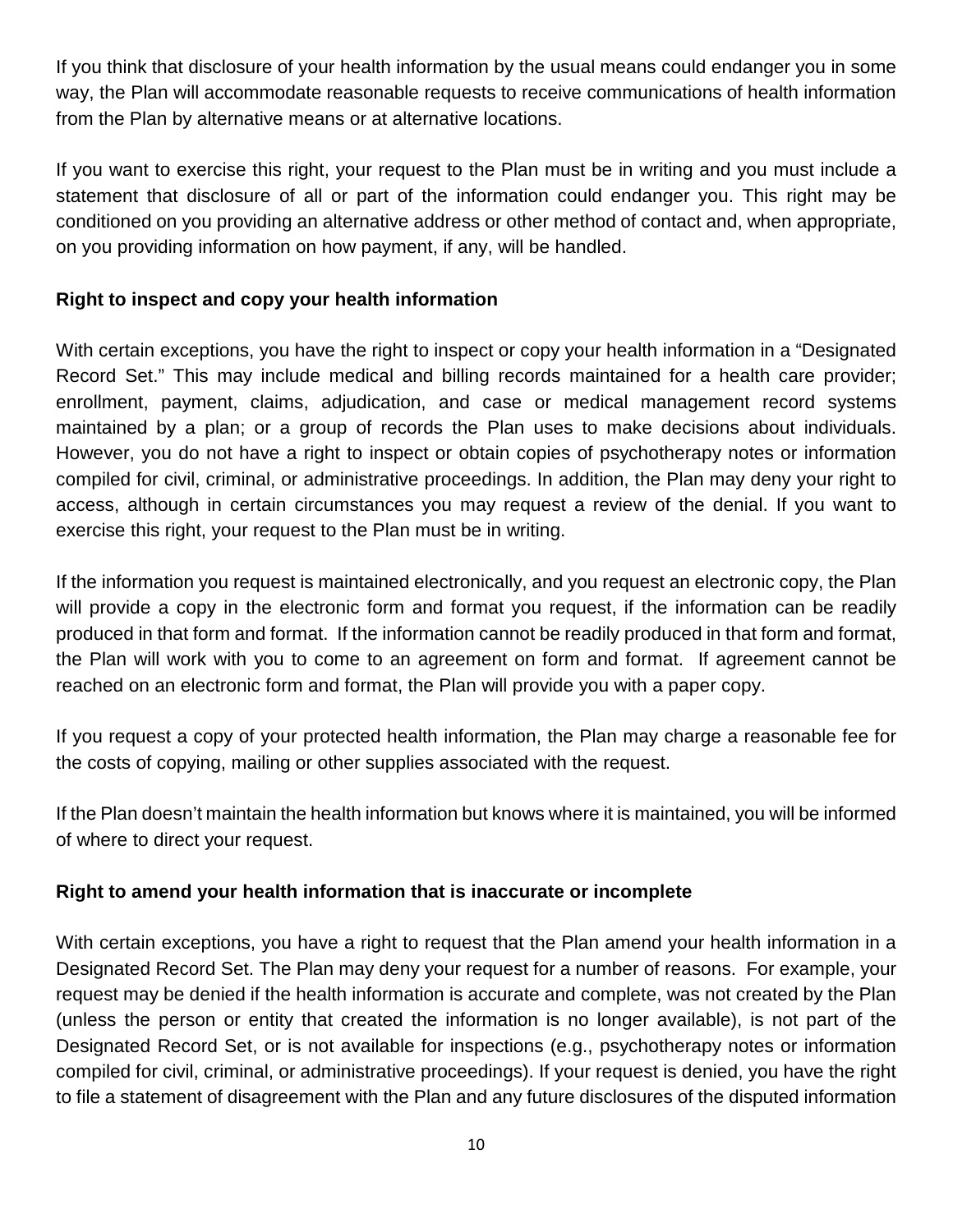will include your statement. If you want to exercise this right, your request to the Plan must be in writing, and you must include a statement to support the requested amendment.

#### **Right to receive an accounting of disclosures of your health information**

You have the right to a list of certain disclosures the Plan has made of your health information. This is often referred to as an "accounting of disclosures." You generally may receive an accounting of disclosures if the disclosure is required by law, in connection with public health activities, or in similar situations listed in this notice, unless otherwise indicated below. You may also be entitled to an accounting of disclosures that the Plan should not have made without authorization.

You may receive information on disclosures of your health information going back for six (6) years from the date of your request, but not earlier than April 14, 2003 (the general date that the HIPAA privacy rules are effective). You do not have a right to receive an accounting of any disclosures made:

- For Treatment, Payment, Or Health Care Operations;
- To you about your own health information;
- Incidental to other permitted or required disclosures;
- Where authorization was provided;
- To family members or friends involved in your care (where disclosure is permitted without authorization);
- For national security or intelligence purposes or to correctional institutions or law enforcement officials in certain circumstances; or
- As part of a "limited data set" (health information that excludes certain identifying information).

In addition, your right to an accounting of disclosures to a health oversight agency or law enforcement official may be suspended at the request of the agency or official.

If you want to exercise this right, your request to the Plan must be in writing. You may make one (1) request in any 12-month period at no cost to you, but the Plan may charge a fee for subsequent requests. You'll be notified of the fee in advance and may change or revoke your request if desired.

#### **Right to obtain a paper copy of this notice from the Plan upon request**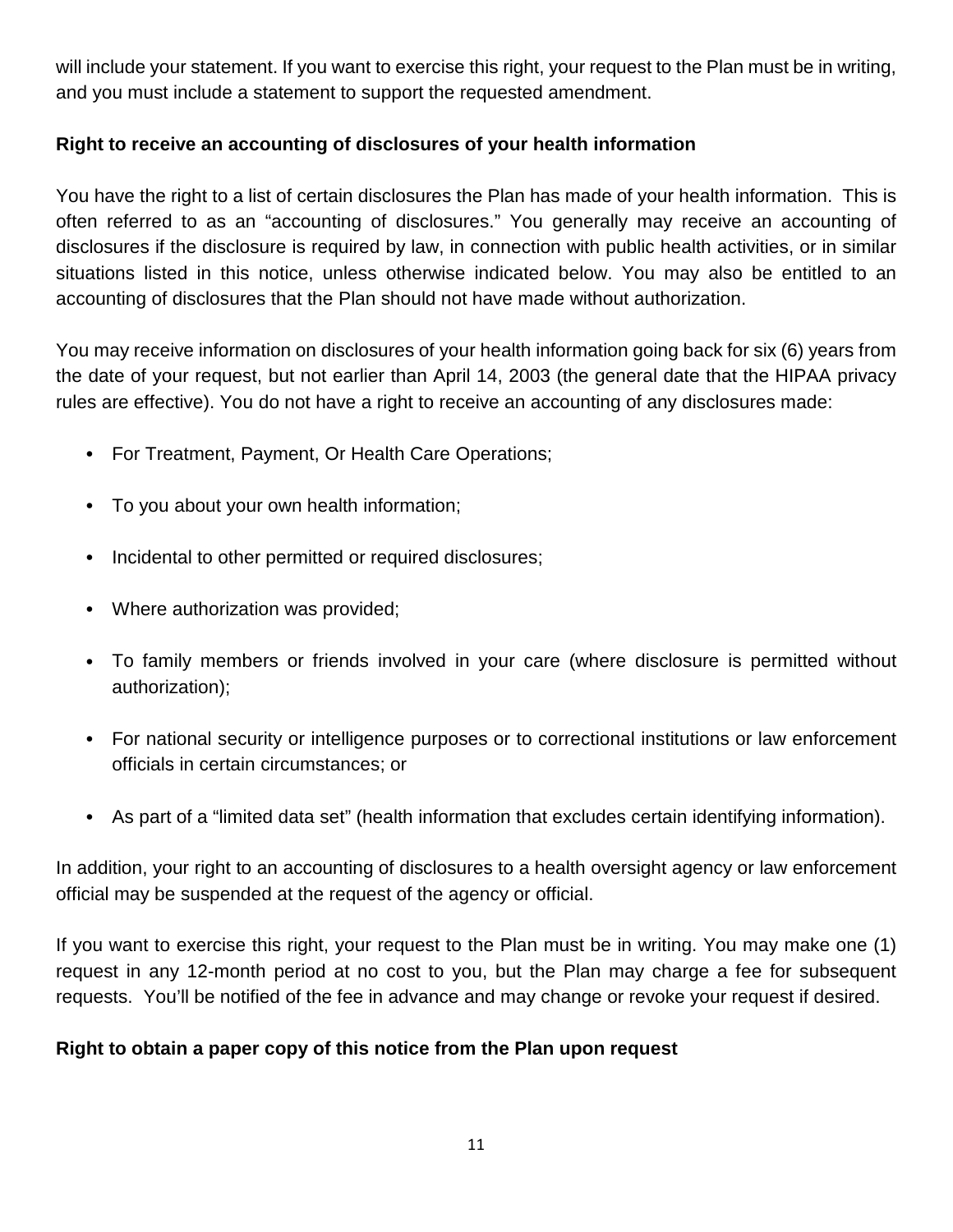You have the right to obtain a paper copy of this Privacy Notice upon request. Even individuals who agreed to receive this notice electronically may request a paper copy at any time by contacting Human Resources.

#### **Right to be notified of a breach**

You have the right to be notified in the event that Randolph County Government, the Plan or a Business Associate discovers a breach of unsecured protected health information.

#### **Complaints**

If you believe your privacy rights have been violated, you may complain to the Plan and to the Secretary of Health and Human Services. To file a complaint with the Plan, please contact:

> Susan Wagner Randolph County Government Benefits Coordinator 336-318-6604 susan.wagner@randolphcountync.gov 725 McDowell Road Asheboro, NC 27205

You may also file a complaint with the Office of Civil Rights, U.S. Department of Health and Human Services, by emailing your complaint to OCRMail@hhs.gov or by mailing or faxing your complaint to the appropriate Office of Civil Rights regional office, based on where the alleged violation took place. A list of regional offices can be obtained by visiting https://www.hhs.gov/ocr/about-us/contactus/index.html.

You won't be retaliated against for filing a complaint.

#### **Changes to the information in this notice**

The Plan must abide by the terms of the Privacy Notice currently in effect. This notice takes effect July 1, 2021. However, the Plan reserves the right to change the terms of its privacy policies as described in this notice at any time, and to make new provisions effective for all health information that the Plan maintains. This includes health information that was previously created or received, not just health information created or received after the policy is changed. If changes are made to the Plan's privacy policies described in this notice, any revised notice will be posted on the Plan's website at www.randolphcountync.gov by the effective date of the material change, and Randolph County Government will provide the revised notice, or information about the material change and how to obtain the revised notice, in the next annual mailing to individuals then covered by the Plan.